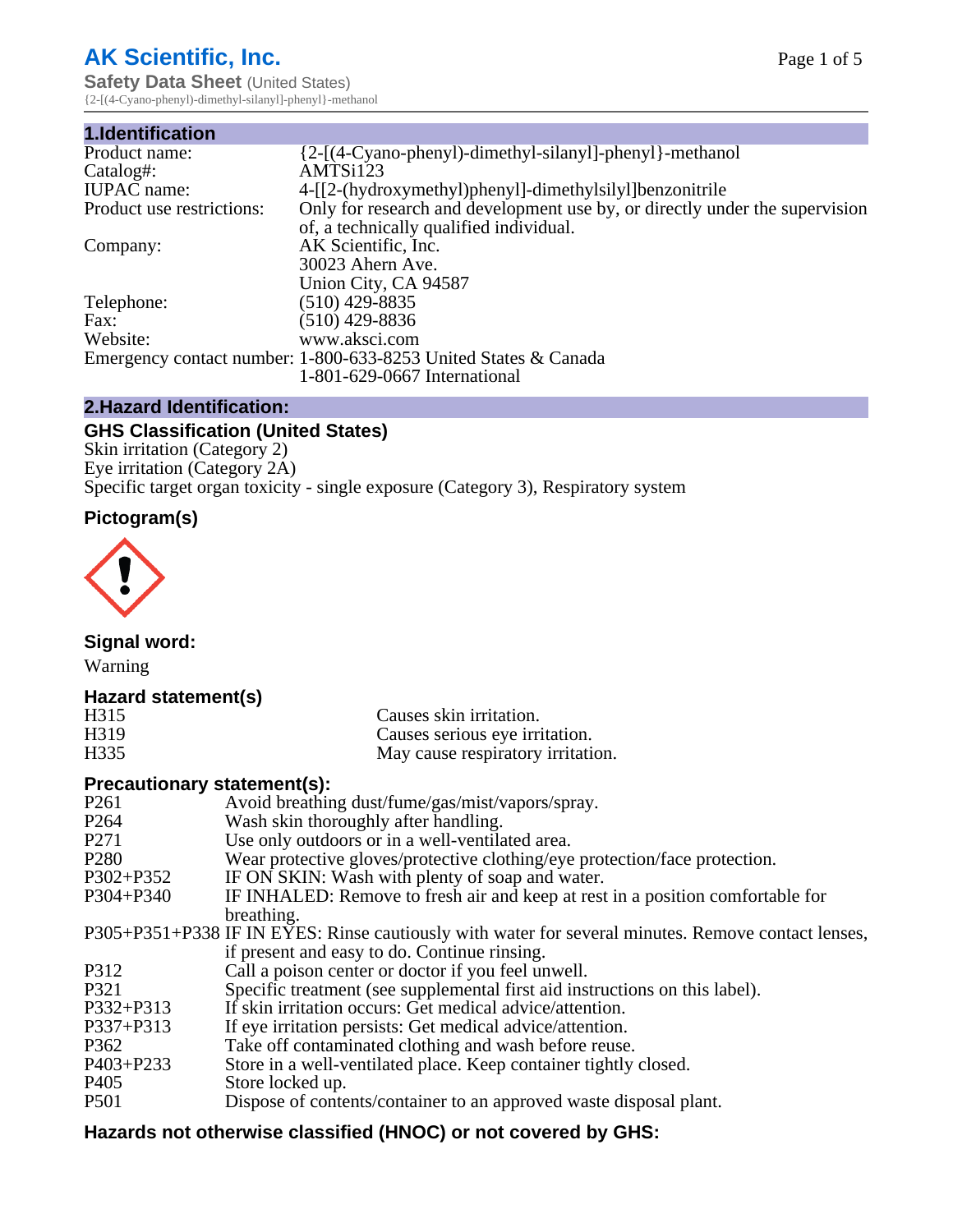#### None

## **3.Composition/Information on Ingredients**

Purity:<br>EC:

Synonyms: HOMSi (R) p-Cyanophenyl CAS#: 947515-74-4<br>Purity: 95% Not available.

## **4. First Aid Measures**

**General Information:** Immediately remove any clothing contaminated by the product. Move out of dangerous area. Consult a physician and show this safety data sheet.

**Inhalation:** Move person to fresh air. If not breathing, give artificial respiration. If breathing is difficult, give oxygen. Obtain medical aid.

**Skin contact:** Immediately flush skin with running water for at least 15 minutes while removing contaminated clothing and shoes. Wash clothing before reuse. Obtain medical aid immediately. **Eye contact:** Immediately flush open eyes with running water for at least 15 minutes. Obtain medical aid immediately.

**Ingestion:** Do NOT induce vomiting without medical advice. Rinse mouth with water. Never administer anything by mouth to an unconscious person. Obtain medical aid immediately.

**Most important symptoms and effects, both acute and delayed:** No further information available. Please see sections 2 and 11.

**Indication of any immediate medical attention and special treatment needed:** No further information available.

# **5. Fire Fighting Measures**

**Suitable extinguishing media:** Use water spray, dry chemical, carbon dioxide, or chemical foam. **Specific hazards arising from the chemical:** Carbon oxides, Nitrogen oxides, Silicon oxides. **Advice for firefighters:** As in any fire, wear a NIOSH-approved or equivalent, pressure-demand, self-contained breathing apparatus and full protective gear. During a fire, irritating and highly toxic gases may be generated by thermal decomposition or combustion.

#### **6. Accidental Release Measures**

**Personal precautions, protective equipment and emergency procedures:** Wear protective equipment and keep unprotected personnel away. Ensure adequate ventilation. Remove all sources of ignition. Prevent further leak or spill if safe to do so. For personal protective equipment, please refer to section 8.

**Environmental precautions:** Do not let product enter drains, other waterways, or soil.

**Methods and materials for containment and cleaning up:** Prevent further leak or spill if safe to do so. Vacuum, sweep up, or absorb with inert material and place into a suitable disposal container. Consult local regulations for disposal. See section 13 for further disposal information.

#### **7. Handling and Storage**

**Precautions for safe handling:** Avoid contact with skin, eyes, and personal clothing. Wash hands thoroughly after handling. Avoid breathing fumes. Use only with adequate ventilation. Wear suitable protective clothing, gloves, and eye/face protection. Keep away from sources of ignition. Minimize dust generation and accumulation. Keep container tightly closed. Open and handle container with care. Do not eat, drink, or smoke while handling.

**Conditions for safe storage, including any incompatibilities:** Store in a tightly-closed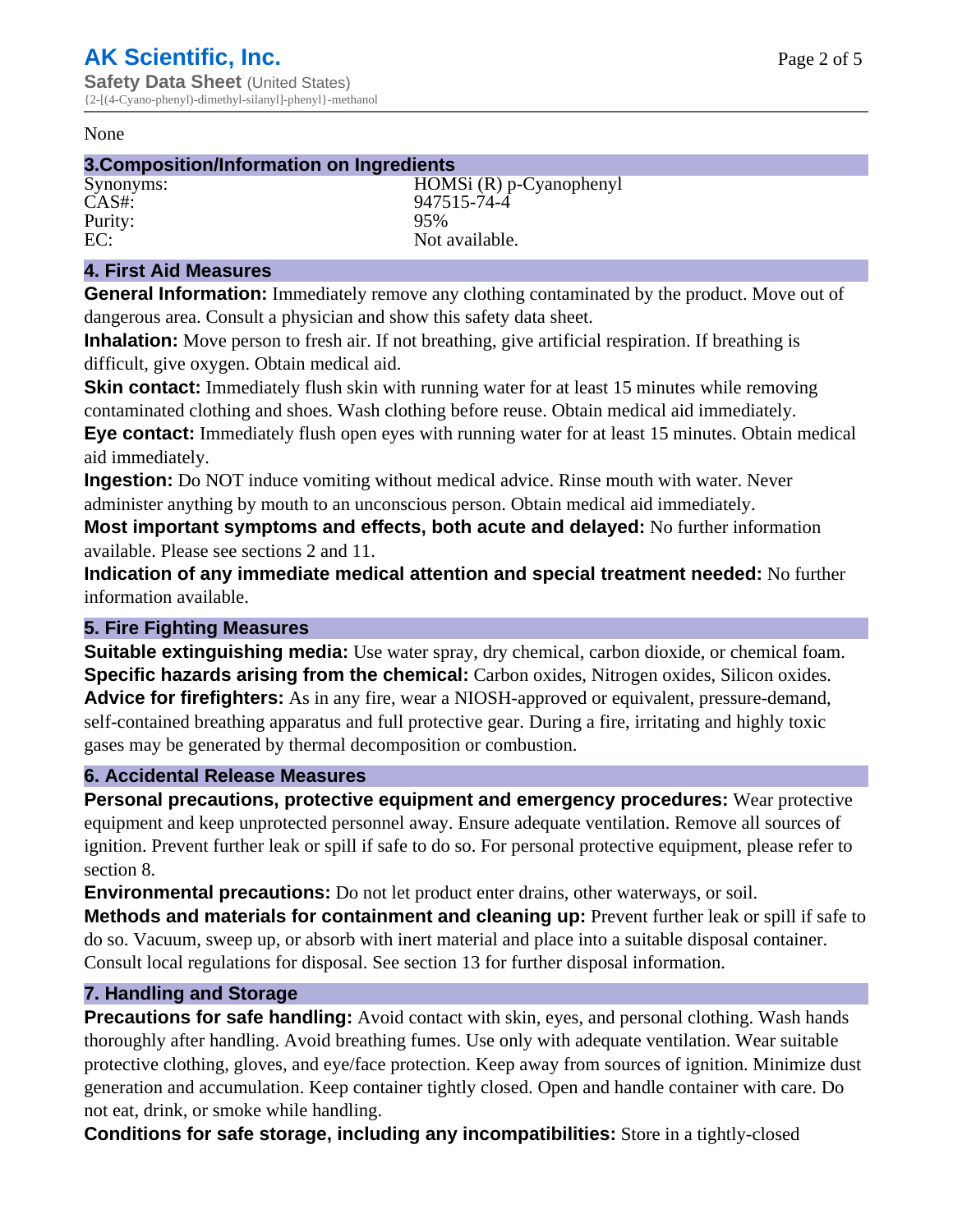container when not in use. Store in a cool, dry, well-ventilated area away from incompatible substances. Keep away from sources of ignition. ,Store long-term at room temperature.

#### **8. Exposure Controls/Personal Protection**

#### **Exposure limits:**

| <b>OSHA PEL:</b>  | Not available. |
|-------------------|----------------|
| NIOSH REL:        | Not available. |
| <b>ACGIH TLV:</b> | Not available. |

**Appropriate engineering controls:** Avoid contact with skin, eyes, and clothing. Wash hands before breaks and immediately after handling the product. Facilities storing or utilizing this material should be equipped with an eyewash fountain. Use adequate general and local exhaust ventilation to keep airborne concentrations low.

#### **Personal protection**

| Eyes:        | Based on an evaluation of the eye or face hazards present, wear chemical splash-resistant<br>safety glasses or goggles with side protection. A face shield may be appropriate in some |
|--------------|---------------------------------------------------------------------------------------------------------------------------------------------------------------------------------------|
|              | workplaces. Use eyewear tested and approved under appropriate government standards<br>such as OSHA 29 CFR 1910.133 or EU EN166.                                                       |
| Hands:       | Wear gloves selected based on an evaluation of the possible hazards to hands and skin,                                                                                                |
|              | the duration of use, the physical conditions of the workplace, and the chemical resistance                                                                                            |
|              | and physical properties of the glove material.                                                                                                                                        |
|              | Skin and body: Protective clothing must be selected based on the hazards present in the workplace, the                                                                                |
|              | physical environment, the duration of exposure, and other factors. No fabric can provide                                                                                              |
|              | protection against all potential hazards; therefore it is important to select the appropriate                                                                                         |
|              | protective clothing for each specific hazard. At the minimum, wear a laboratory coat and                                                                                              |
|              | close-toed footwear.                                                                                                                                                                  |
| Respiratory: | Respirators are not a substitute for accepted engineering control measures such as<br>enclosure or confinement of the operation, general and local ventilation, and substitution      |
|              | of less toxic materials. When respiratory personal protective equipment is appropriate                                                                                                |
|              | based on an assessment of respiratory hazards in the workplace, use a NIOSH- or                                                                                                       |
|              | CEN-certified respirator.                                                                                                                                                             |

| 9. Physical and Chemical Properties |                       |
|-------------------------------------|-----------------------|
| <b>Physical State:</b>              | Solid                 |
| Molecular Formula:                  | C16H17NOSi            |
| Molecular Weight:                   | 267.40                |
| Odor:                               | Not available.        |
| pH:                                 | Not available.        |
| <b>Boiling Point Range:</b>         | Not available.        |
| Freezing/Melting Point:             | Not available.        |
| <b>Flash Point:</b>                 | Not available.        |
| <b>Evaporation Rate:</b>            | Not available.        |
| Flammability(solid,gas):            | Please see section 2. |
| <b>Explosive limits:</b>            | Not available.        |
| Vapor Pressure:                     | Not available.        |
| Vapor Density:                      | Not available.        |
| Solubility:                         | Not available.        |
| <b>Relative Density:</b>            | Not available.        |
| Refractive Index:                   | Not available.        |
| Volatility:                         | Not available.        |
| <b>Auto-ignition Temperature:</b>   | Not available.        |
| Decomposition Temperature:          | Not available.        |
| <b>Partition Coefficient:</b>       | Not available.        |
|                                     |                       |

# **10. Stability and Reactivity**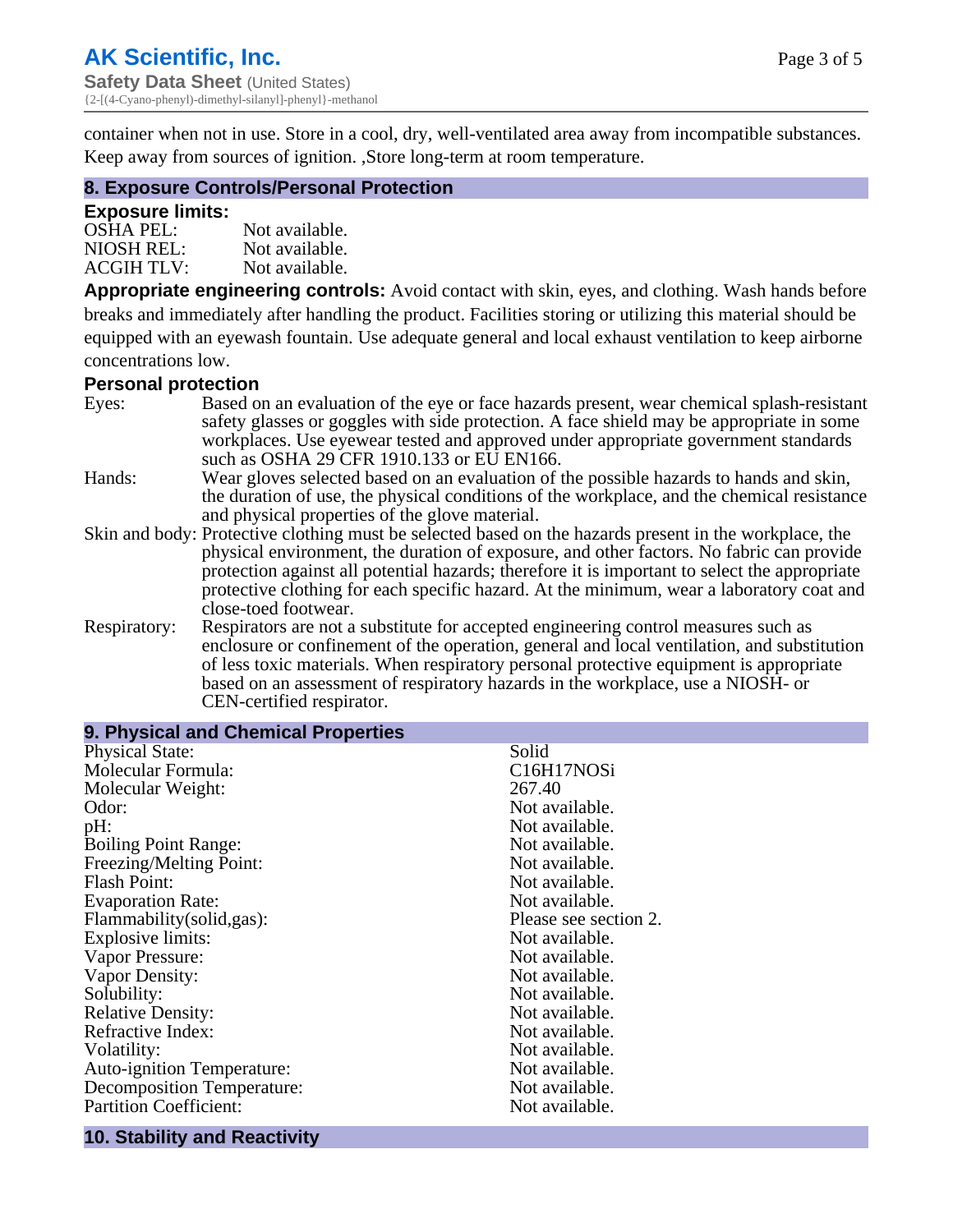| Reactivity:                         | Not available.                                       |
|-------------------------------------|------------------------------------------------------|
| Chemical stability:                 | Stable under recommended temperatures and pressures. |
| Possibility of hazardous reactions: | Not available.                                       |
| Conditions to avoid:                | Dust generation.                                     |
| Incompatible materials:             | Strong oxidizing agents.                             |
| Hazardous decomposition products:   | Carbon oxides, Nitrogen oxides, Silicon oxides.      |

#### **11. Toxicological Information**

| RTECS#                                         | Not available.                                      |
|------------------------------------------------|-----------------------------------------------------|
| Acute toxicity:                                | Not available.                                      |
| Routes of exposure:                            | Inhalation, eye contact, skin contact, ingestion.   |
| Symptoms related to the physical, chemical and | Skin contact may result in inflammation             |
| toxicological characteristics:                 | characterized by itching, scaling, reddening,       |
|                                                | blistering, pain or dryness. Eye contact may result |
|                                                | in redness, pain or severe eye damage. Inhalation   |
|                                                | may cause irritation of the lungs and respiratory   |
|                                                | system. Overexposure may result in serious illness  |

or death.

#### **Carcinogenicity**

| IARC: | Not classified.                                                                                       |
|-------|-------------------------------------------------------------------------------------------------------|
| NTP:  | Not listed.                                                                                           |
| OSHA: | Not listed.                                                                                           |
|       | Acute toxic effects: Inflammation of the eye is characterized by redness, watering, and itching. Skin |
|       | inflammation is characterized by itching, scaling, reddening, or, occasionally,                       |
|       | blistering.                                                                                           |

| <b>12. Ecological Information</b> |                |
|-----------------------------------|----------------|
| Ecotoxicity:                      | Not available. |
| Persistence and degradability:    | Not available. |
| Bioaccumulative potential:        | Not available. |
| Mobility in soil:                 | Not available. |
| Other adverse effects:            | Not available. |

#### **13. Disposal Considerations**

Disposal of waste: Chemical waste generators must determine whether a discarded chemical is classified as hazardous waste. US EPA guidelines for the classification determination are listed in 40 CFR 261.3. Additionally, waste generators must consult state and local hazardous waste regulations to ensure complete and accurate classification. Observe all federal, state and local regulations when disposing of the substance.

Disposal of packaging: Do not reuse containers. Dispose of as unused product.

| <b>14. Transportation Information</b> |                |  |
|---------------------------------------|----------------|--|
| <b>DOT (United States)</b>            |                |  |
| UN number:                            | Not hazmat     |  |
| Proper shipping name:                 | Not available. |  |
| Transport hazard class:               | Not available. |  |
| Packing group:                        | Not available. |  |
| <b>IATA</b>                           |                |  |
| <b>UN Number:</b>                     | Not DG         |  |
| Proper shipping name:                 | Not available. |  |
| Transport hazard class:               | Not available. |  |
| Packing group:                        | Not available. |  |